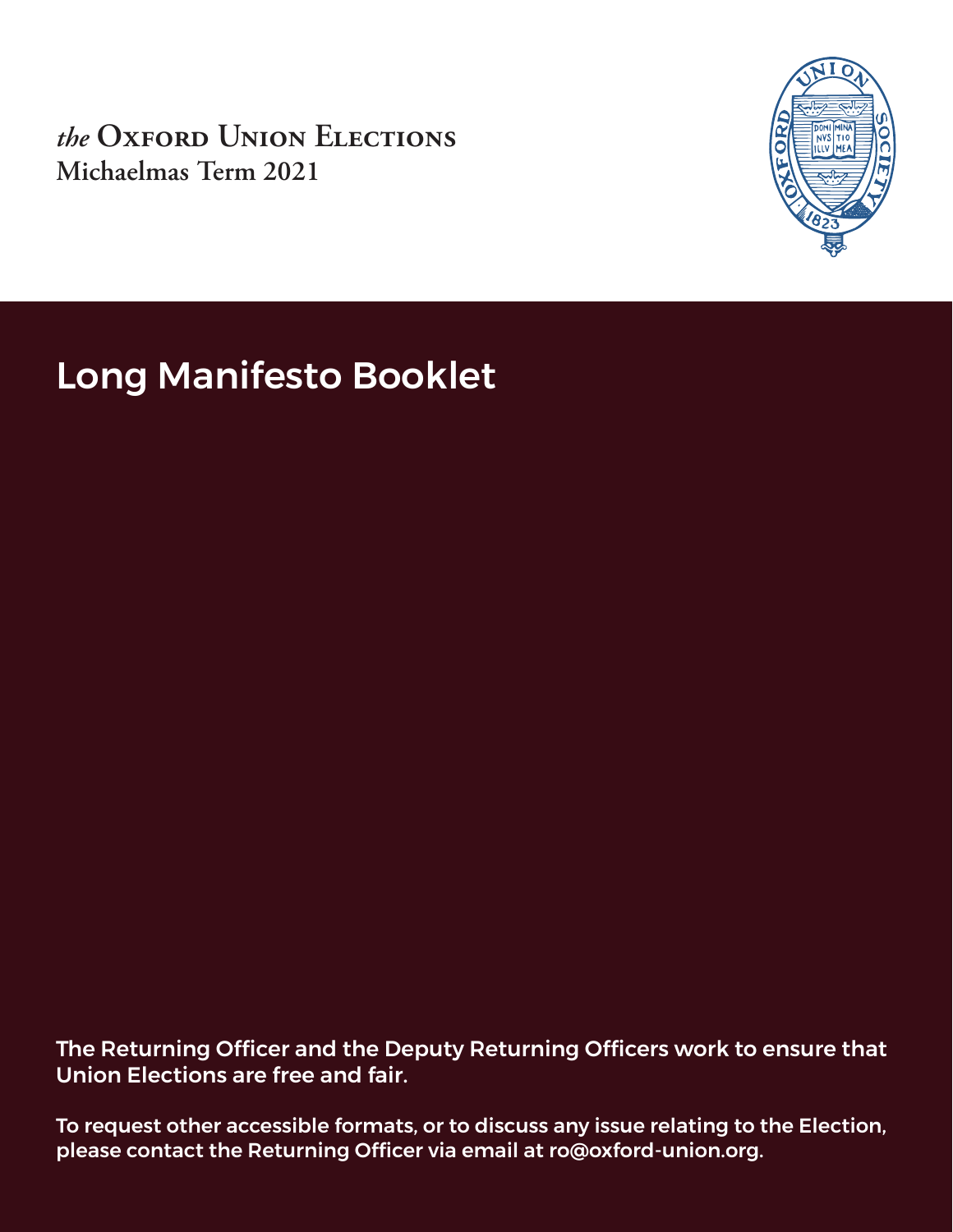*Candidates for Secretary's Committee are no longer required to provide Long Manifestos. You can consult their Short Manifestos by visiting <https://oxford-union.org/debate-results-manifesto/>. Candidates for Office and Standing Committee may submit both a Short Manifesto and a Long Manifesto. This booklet contains Long Manifestos only.*

|                                          | <b>PAGE</b>    |
|------------------------------------------|----------------|
| <b>CANDIDATES FOR STANDING COMMITTEE</b> | 4              |
| <b>Simon VAN TEUTEM</b>                  | 4              |
| <b>Larissa KOERBER</b>                   | 5              |
| <b>Jacobus PETERSEN</b>                  | 6              |
| <b>Alex FISH</b>                         | $\overline{7}$ |
| <b>Josh CHIMA</b>                        | 8              |
| <b>Lucy BANKS</b>                        | 9              |
| <b>Daniel DIPPER</b>                     | 10             |
| <b>CANDIDATES FOR SECRETARY</b>          | <u>11</u>      |
| <b>Anjali RAMANATHAN</b>                 | 11             |
| <b>Laura SMITH</b>                       | 12             |
| <b>CANDIDATES FOR TREASURER-ELECT</b>    | 13             |
| <b>Naman GUPTA</b>                       | 13             |
| <b>Theodor SERGIOU</b>                   | 15             |
| <b>CANDIDATES FOR LIBRARIAN-ELECT</b>    | <b>16</b>      |
| Dan PAULS                                | 16             |
| <b>Charlie MACKINTOSH</b>                | 17             |
| <b>CANDIDATES FOR PRESIDENT-ELECT</b>    | 18             |
| <b>Ambika SEHGAL</b>                     | 18             |
| Michael-Akolade AYODEJI                  | 20             |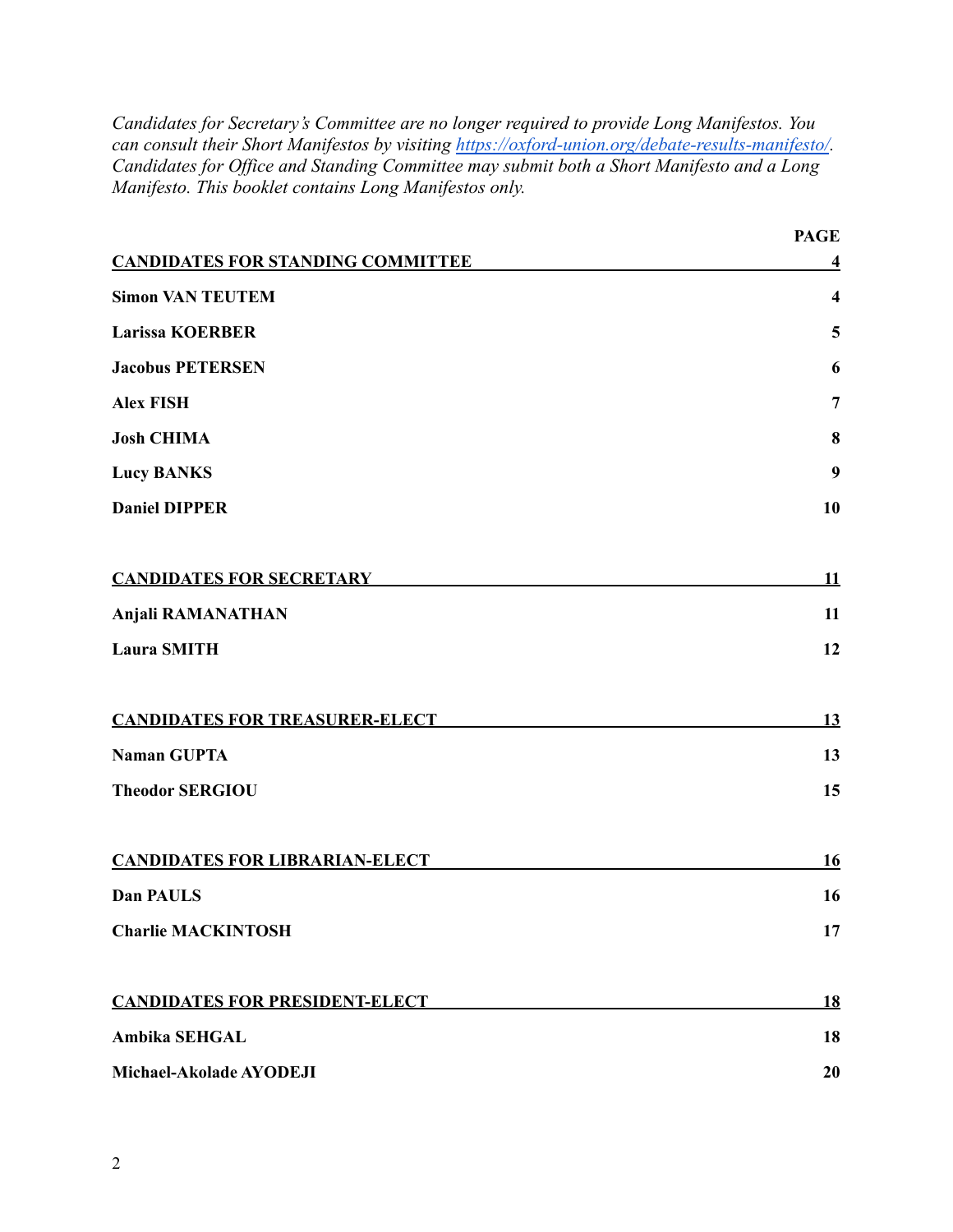#### **IMPORTANT NOTICE**

#### **The Returning Officer and the Deputy Returning Officers work to ensure that Union Elections are free and fair.**

Any Electoral Malpractice should be reported to the Returning Officer either via the Union Office (Tel: 01865 241 353) or by emailing  $\frac{1}{2}$  contracts of lumion.org.

#### *Electoral malpractice includes, but is not limited to, the following activities:*

*Making false or misleading claims intended to influence the election · Intimidation · Bullying · Harassment · Discrimination · Extortion or blackmail · Representing a political or national party, group or faction · Soliciting votes in the Society's buildings · Distributing physical campaign materials or videos · Spending money on advertising or publicity · Treating · Impersonating others · Electoral pacts in different elections inside or outside the Society · Bribery or buying Memberships to influence the Election · Accessing electronic devices, accounts or personal files without permission · Misusing an official position in order to campaign · Loitering in or outside the Poll Room · Breaching the secrecy of the Count · Physically reproducing or defacing any electronic or physical Electoral material produced by the Returning Officer · Hindering any Electoral Official.*

<span id="page-2-0"></span>**To see a complete list, please consult Rule 33, which is available from https://oxford-union.org/rules-and-policies/, or contact the Returning Officer via ro@oxford-union.org.**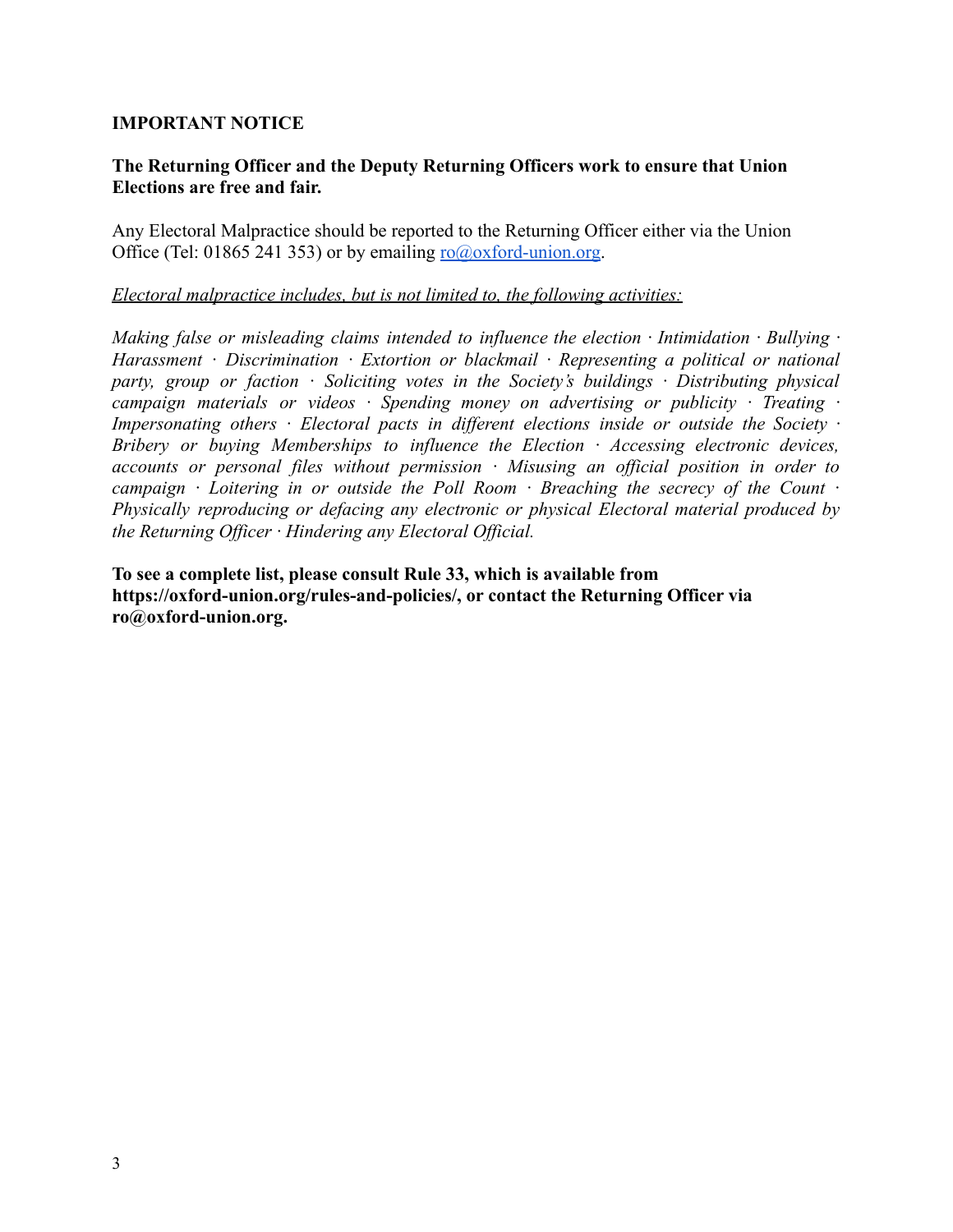# **CANDIDATES FOR STANDING COMMITTEE**

# **Simon VAN TEUTEM**

### <span id="page-3-0"></span>Ex-Elected Member of Standing Committee*, St Peter's College*

### #CONNECT

### **DEDICATED:**

- **WORKED** 40+ Vac Days
- **HELPED RAISE £800k+ in Membership Drives**
- **DELIVERED** TWO winning paper speeches: Religion and US Debates
- **FACILITATED** TWO Union Balls: Paradise Lost and Moulin Rouge
- **SERVED** THREE terms on committee; *including on Standing Committee*

### **ACCOMPLISHED:**

- **MANAGED** £185k budget Merton Winter Ball Treasurer
- **CO-FOUNDED** International access scheme
- **● #1 SPOTIFY TRENDING PODCAST HOST**
- *● Twitter Political Pundit: 13K+ followers*
- Competitive Rower Won Blades in Torpids

### **VISION:**

- **Dutch Politics** Panel
- Cambridge Union Varsity Debate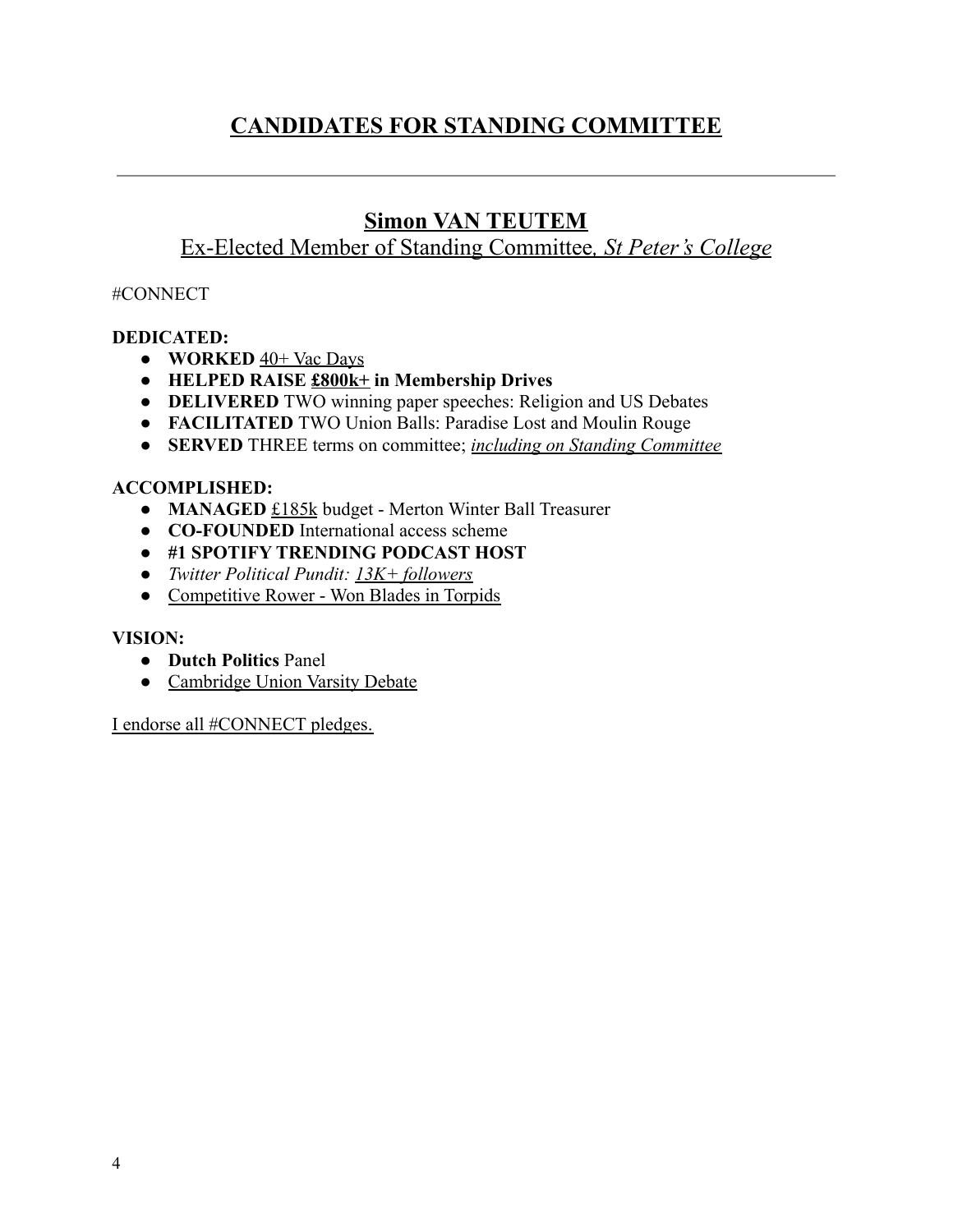# **Larissa KOERBER** Women's Officer, *Mansfield College*

<span id="page-4-0"></span>#CONNECT

DEDICATED:

- **WORKED** 19+ Vac Days
- **CONFIRMED**: Belarusian Opposition Leader
- **INTEREST FROM**: Bridgerton *actress,* World-class *artist*
- **CO-ORDINATED** *Women's Charity Karaoke Night* and *Union's Girls' Night In*
- **HELPED ARRANGE** Moulin Rouge Ball
- **DELIVERED** Social Justice Paper Speech
- *Ex-Logistics Officer*; TWO TERMS on Committee

### ACCOMPLISHED:

- *Mansfield Ball President*: Managed **£83k+ budget** and **15+ person committee!**
- OxWIB *Sponsorship Director*
- **ORGANISED** OxWIB *Introduction to Impact Investing* Panel
- **CO-FOUNDED** Water-access charity

### VISION:

- *● Fondue Night!*
- **● Boycott Beijing Olympics Panel**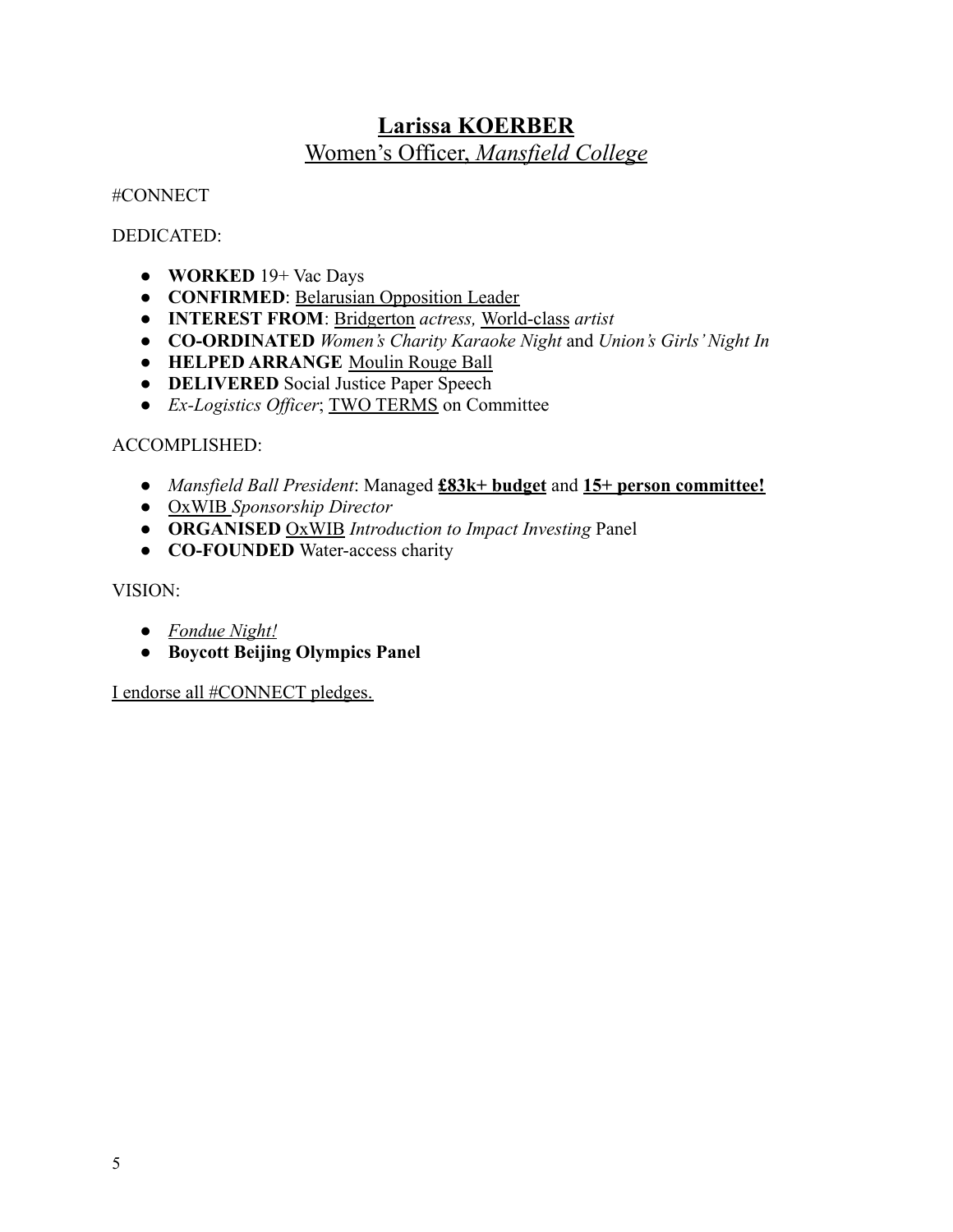### **Jacobus PETERSEN**

### Elected Member of Secretary's Committee, *St Peter's College*

<span id="page-5-0"></span>#CONNECT

DEDICATED:

- **CONFIRMED:** 15+ Treasurer's Treats, **Helped Confirm** Russian Ambassador
- **HELPED RAISE** £420k*+* (Membership Drive)
- **INTEREST FROM** *princess*
- **FACILITATED** 14 events: *Oxtoberfest*, *Bryan Cranston*
- **● HELPED ARRANGE** The Oxford Artisan Distillery *gin tasting*
- **WORKED** 13 Vac Days
- **● DELIVERED** winning *Meritocracy paper speech*

### ACCOMPLISHED:

- College Boat Club Treasurer *£5000+* budget
- **Published** graphic designer
- Marketing Director: upcoming *student theatre production*
- **President**, *school debating society*
- Dutch Geography champion

### VISION:

- **Future of the European Union** Panel
- Bring back <u>film screenings!</u>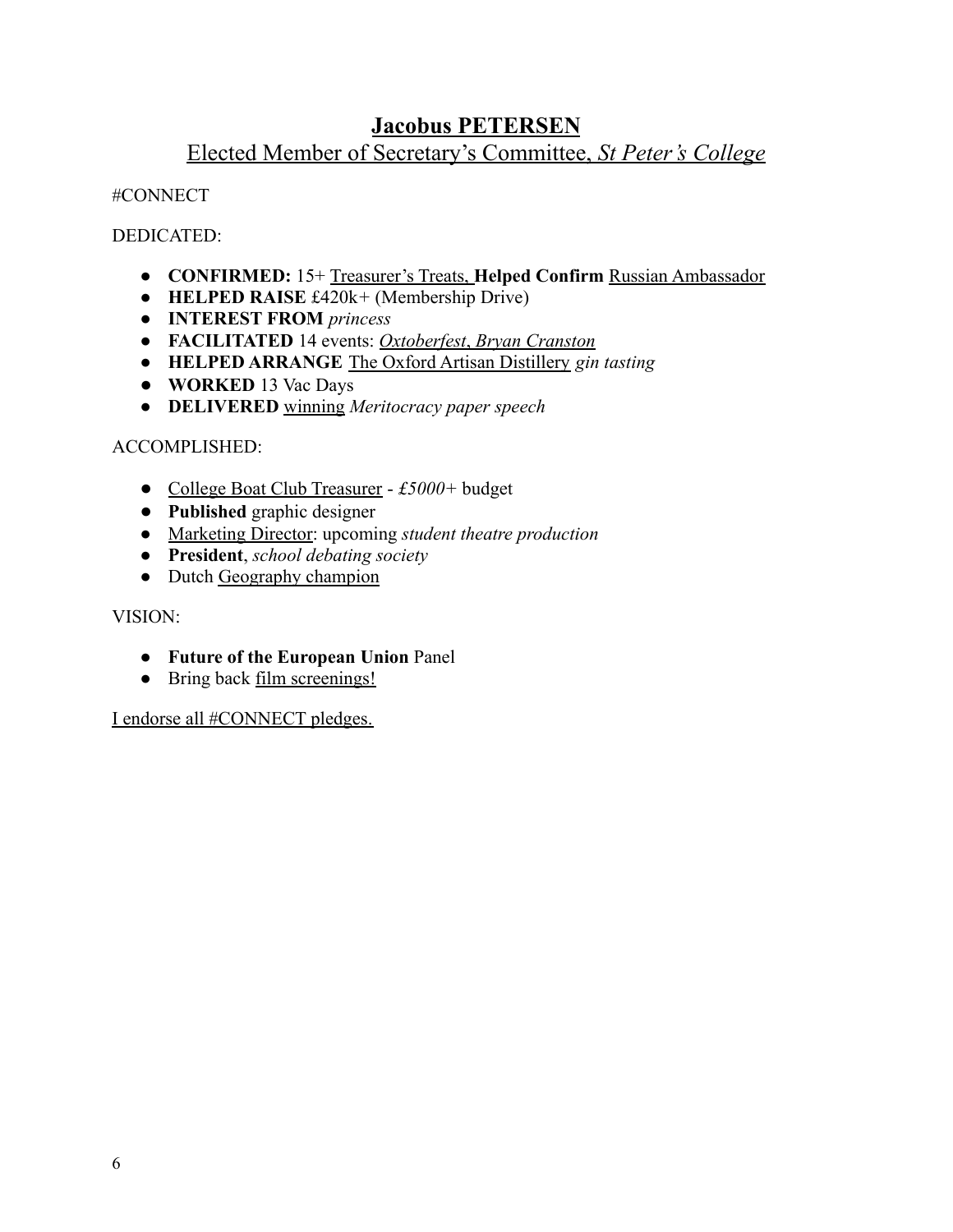### **Alex FISH** Elected Member of Secretary's Committee, *Hertford College*

#### <span id="page-6-0"></span>**#RESILIENCE**

In my time at the Union, I have seen this unique society from many angles. Whether it be performing stand-up comedy or organising gin tastings, I have thrown myself into the Union. However, I have recognised the Union needs changed. I'm proud to have created and passed the role of Communities Officer which expanded the access committee. I want to run a panel on homelessness and organise a Ceilidh. Let's unlock the Unions potential! **DON'T WISH! VOTE FISH!**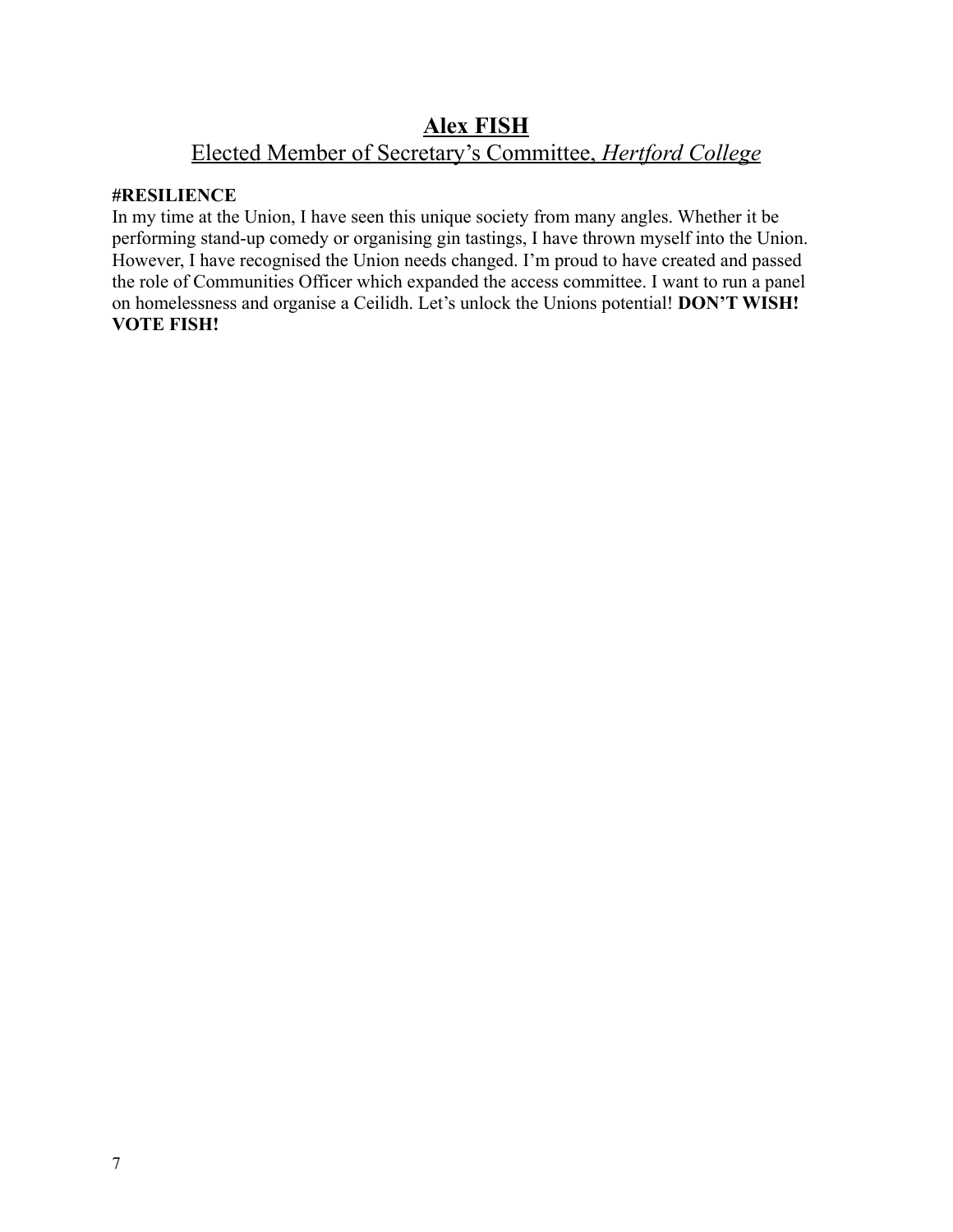### <span id="page-7-0"></span>**Josh CHIMA** Elected Member of Secretary's Committee, *Mansfield College*

Increasing access to institutions within Oxford is something I care deeply about; I co-founded the 'Opportunity Directory' to bridge the socioeconomic gap in corporate professions, am the Treasurer of the 93% club and provide pro-bono legal assistance in Oxford. Having been involved in the Union this term, I'm keen to improve its access and outreach, particularly with students from under-represented regions. From matriculation to now I've campaigned against elitism in Oxford and hope to continue this within the Union.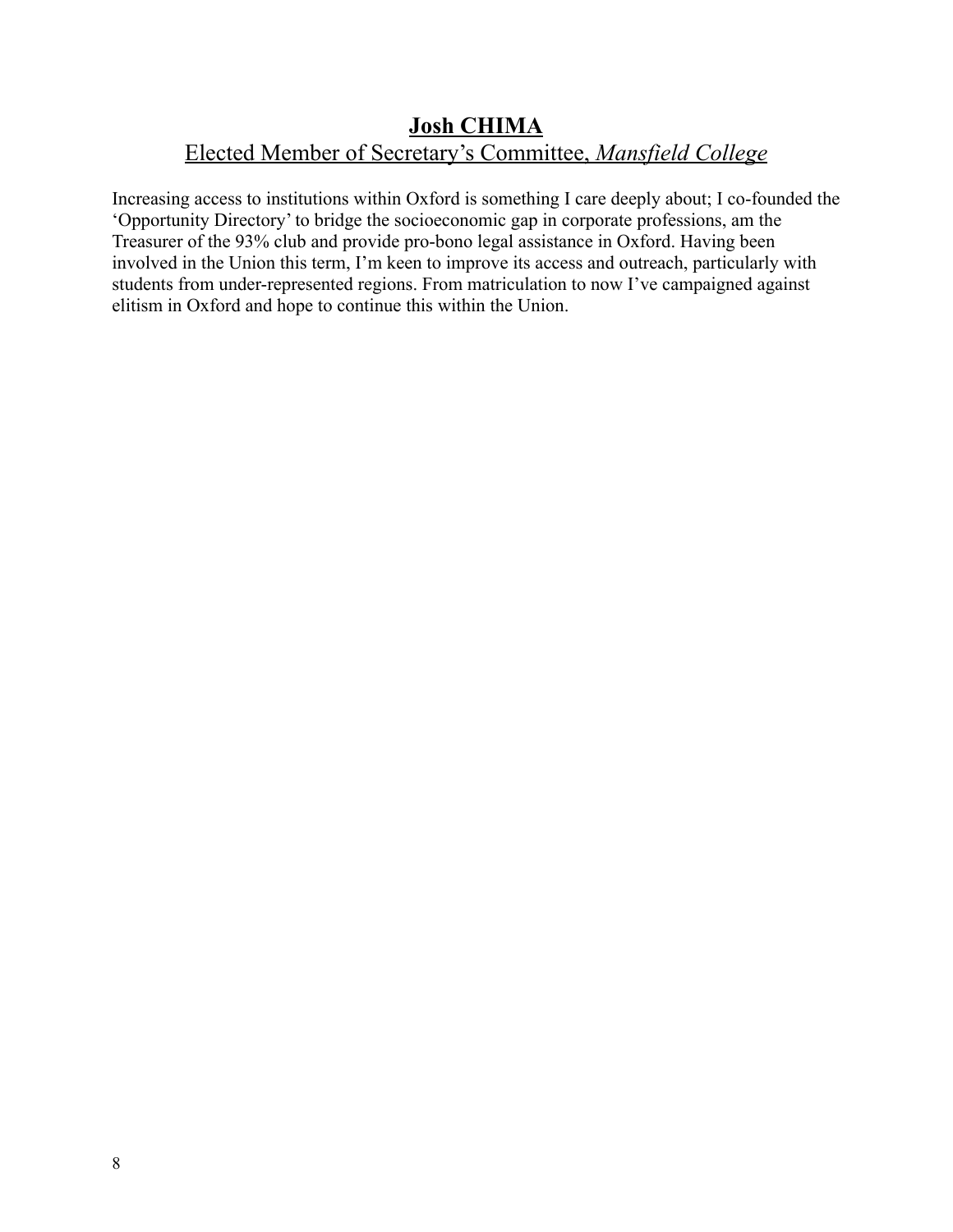# **Lucy BANKS**

### Elected Member of Secretary's Committee, *New College*

### <span id="page-8-0"></span>#CONNECT

### **DEDICATED:**

- **CONFIRMED** *Former Archbishop of Canterbury*
- **HELPED RAISE** £422k membership drive, £8k sponsorship
- **HELPED ARRANGE** Meritocracy Debate
- **FACILITATED** 13 events: 'Lemony Snicket', *Union Ball*, four debates
- **WORKED** 10 Vac Days
- **INTEREST FROM** quiz show host

### **ACCOMPLISHED:**

- **Three-time** debating champion
- *Prize-winning* historian
- Delivered **Winning Paper Speech**: Liberty Debate

### **VISION:**

- **Future of Oxbridge** Panel
- *International Women's Day* **fundraiser** with Women's Societies in Oxford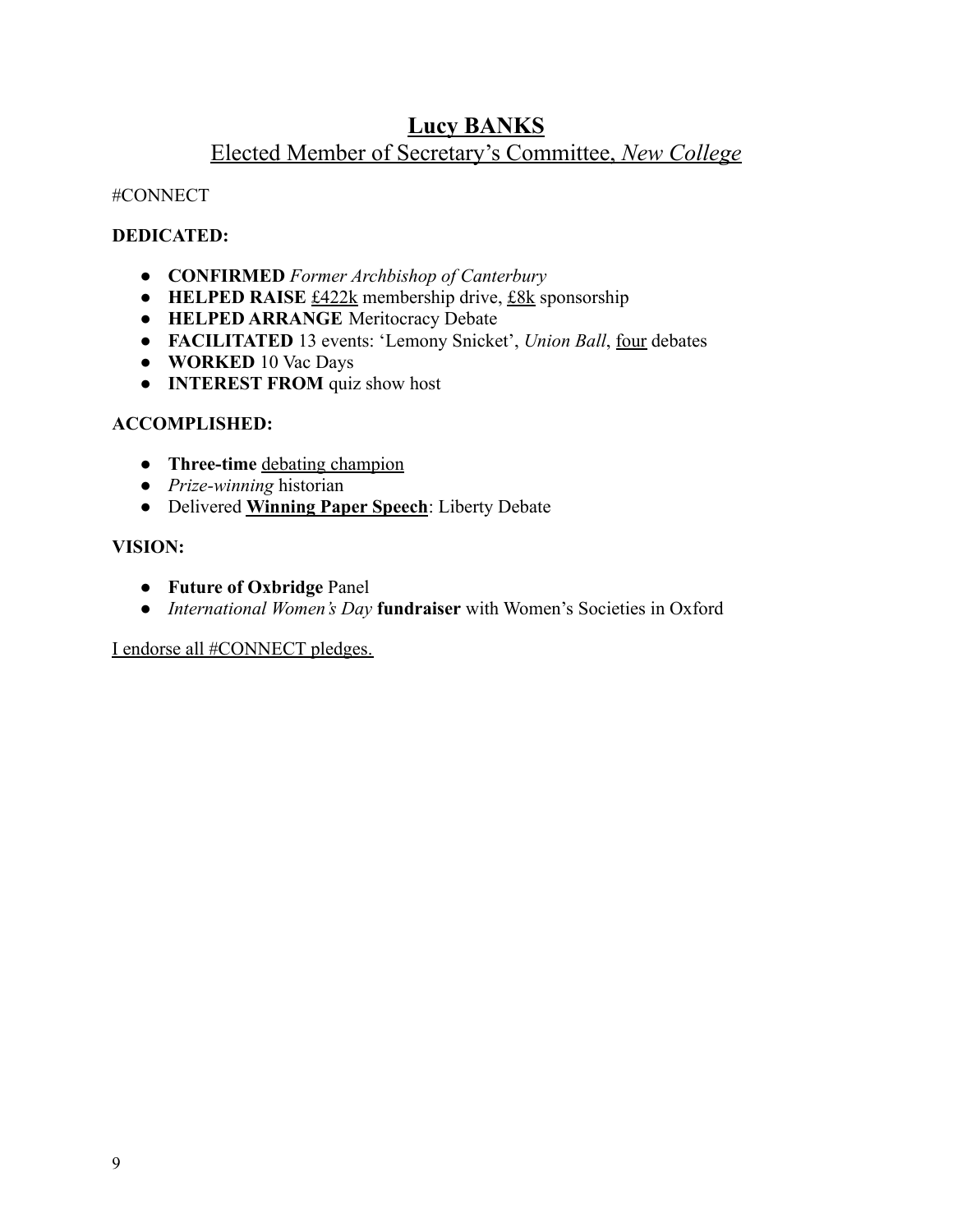# **Daniel DIPPER** Press and Sponsorship Officer, *Magdalen College*

### <span id="page-9-0"></span>#INSPIRE

### **DEDICATED:**

- **Worked 36** vac days **MORE THAN ANY OTHER undergraduate STANDING CANDIDATE**
- Led **all** the **Termly Accessibility Consultations** in **2021**
- Secured **Dick and Dom** for Oxford Union Ball
- Responsible for **£4,000+** of Union Ball expenditure
- Contacted **340+** companies for sponsorship
- Secured interest from CEO of FTSE100 firm
- JCR **President-Elect**
- Runner-Up for the **Sutton Trust Social Mobility Award 2020**
- Opportunity Oxford access programme **Student Ambassador**
- Potential Plus UK **Trustee**
- **● Social mobility campaigner**

### **PLEDGES:**

- **● Disability Panel**
- **DJ Dan** Performance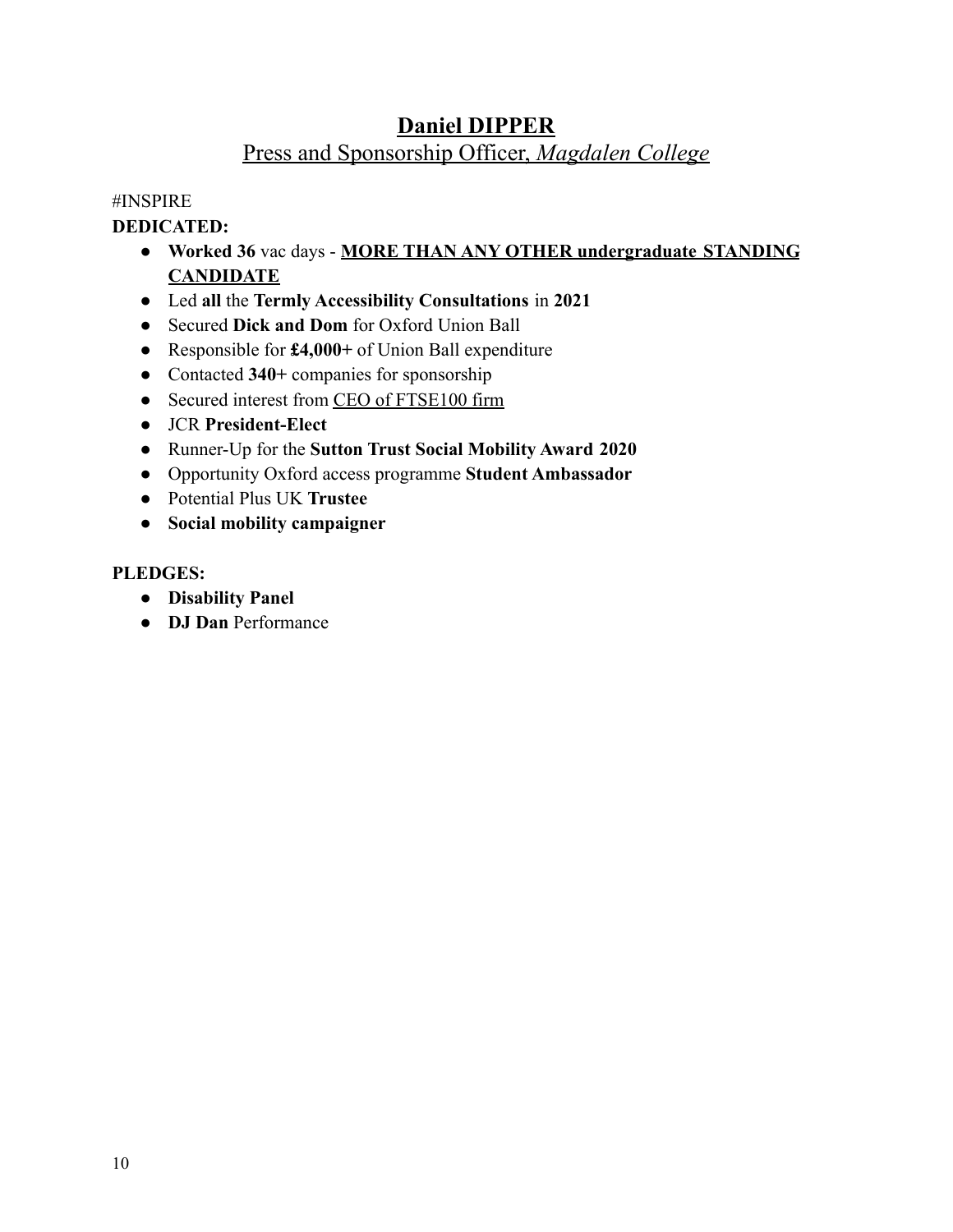# **CANDIDATES FOR SECRETARY**

# **Anjali RAMANATHAN** Press and Sponsorship Officer, *Christ Church*

<span id="page-10-1"></span><span id="page-10-0"></span>I spent my entire first year as an ordinary Oxford Union member. I attended speaker events and socials, and I developed an appreciation for what the Union can offer its members without much knowledge of how the committee functioned.

This time I spent enjoying what the Union had to offer turned out to be really valuable to me when I joined committee as a Press and Sponsorship Officer. I entered committee with a strong sense of what I believe the Union's value is: it expands our sense of what's possible. It brings us face-to-face with powerful people and allows us to engage with them as equals, and it encourages us to be critical of even those we admire. I've kept this value in mind when thinking about what speakers to invite, and during my vac days I prioritised inviting gender diverse speakers and speakers of color.

In my time on committee, I've worked 14 vacation days, confirmed 4 speakers, organised the Liberty debate and helped arrange the US debate, and facilitated 3 other debates: Social Justice Debate, Beyond Meat Debate, and the Meritocracy Debate. I helped raise £422,000+ through the membership drive. I've also facilitated six speaker events and I've sung at two socials. I've also served on the Finance Committee, learning about the challenges of Union finances and the ways to improve them.

My perspective on the Union changed when I was working as a committee member at the Union ball. I realised that the Union's most powerful way to connect with its members is by creating memorable social experiences that produce a sense of community. As Secretary, I hope to run social events that appeal to members from a wide range of backgrounds and with varying interests.

My pledges include:

- Valentine's Day Social
- MBA socials in the bar
- Facilitating Union Building room rentals for MBAs
- Holi & Chinese New Year Socials
- Street food festival in the Courtyard
- Live music in the bar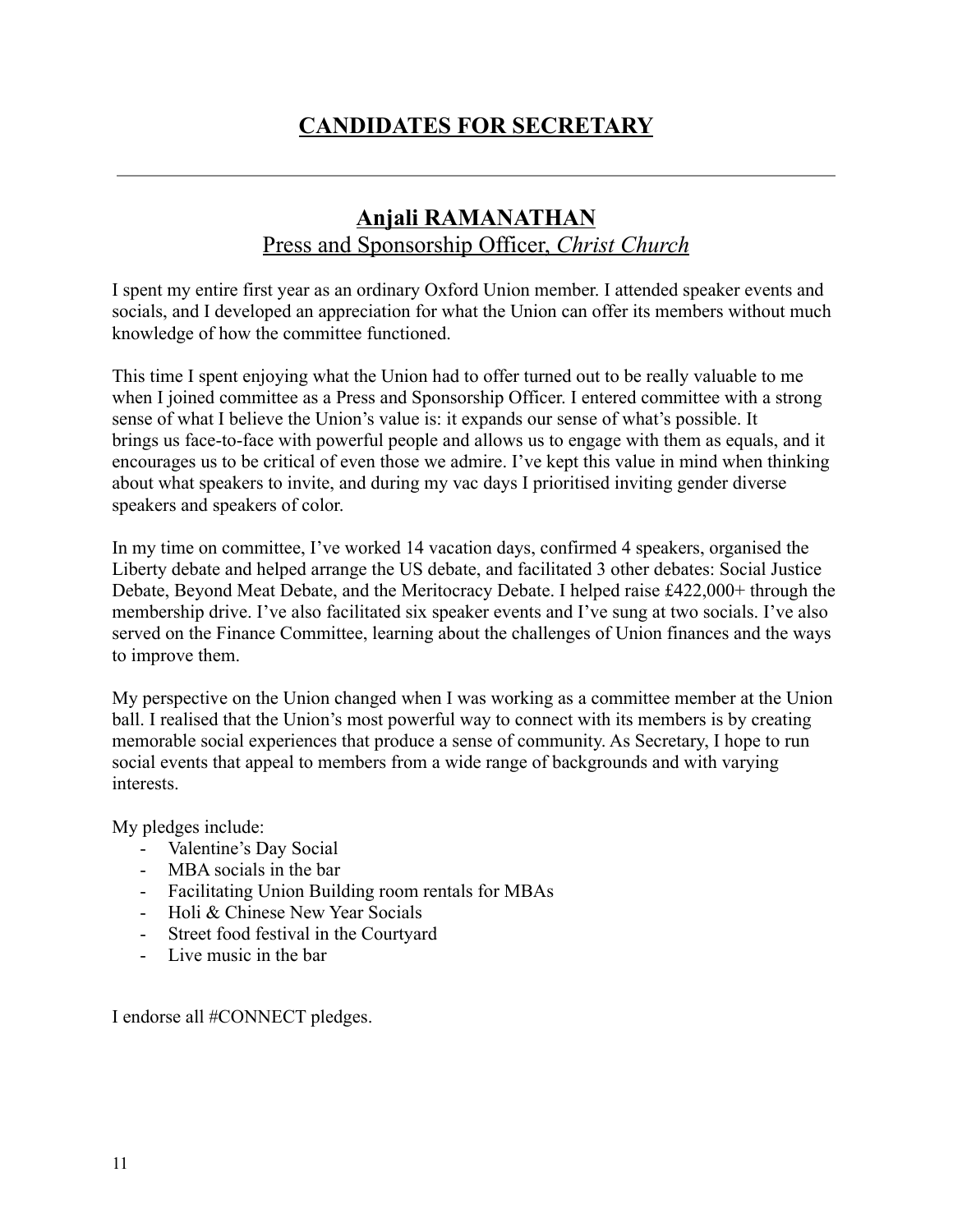# **Laura SMITH**

# Senior Access Officer, *St Anne's College*

### <span id="page-11-0"></span>**#INSPIRE**

### Worked **MORE** Vac Days, Invited **MORE Speakers** than **ANY OTHER SECRETARY CANDIDATE,** *Chaired* **MORE** Meetings

### **EXPERIENCED**

- **20+** Vac Days
- CONFIRMED Six Speakers, including Nadine Burke-Harris and journalist Chris Wallace
- Helped Raise £422k+ (Membership Drive)
- Responsible for **State School Outreach** Initiative
- CHAMPIONED Ask for Angela
- CHAMPIONED **Speaker Diversity Sponsorship**
- CHAMPIONED Access on Standing Committee for 2 terms as Access Officer
- Attended MORE Library Committee AND Library Strategy Committee meetings than any other Secretary candidate
- Working on disability access in the Library
- Working on Union visit and debate for Special Needs Students
- Delivered paper speech in US debate

### **ACCOMPLISHED**

- "**Outstanding"** *Charity Award*
- INTERVIEWED by **BBC** and **talkRADIO**
- **HOSTED** Deputy Ambassador at University Talk
- **President** of Oxford Universities Quidditch Club
- College Mentor
- Created Fresher's Week College Quiz as member of Oxford University Quiz Society
- Published by *The Washington Post*

### **PLEDGE**

- Cheaper **Ball Tickets**!
- **MASQUERADE BALL**!
- *Networking socials*!
- Raise money for *charity*!
- More *Access Socials*!
- Permanent **Beer Garden**!
- **Comedy debate**!
- Panel on *Neurodiversity*!

I was inspired to get involved & champion access after attending one of the in-person events at the Union in Michaelmas 2020. You may have met me working at the Fresher's Fair or working in the Goodman Room at the Moulin Rouge Ball! As a woman with experience of being an international student, I am critically aware of the need for inclusion and to provide everyone with equal opportunities, which will be central to my work on socials as your Secretary! *I endorse all #INSPIRE pledges*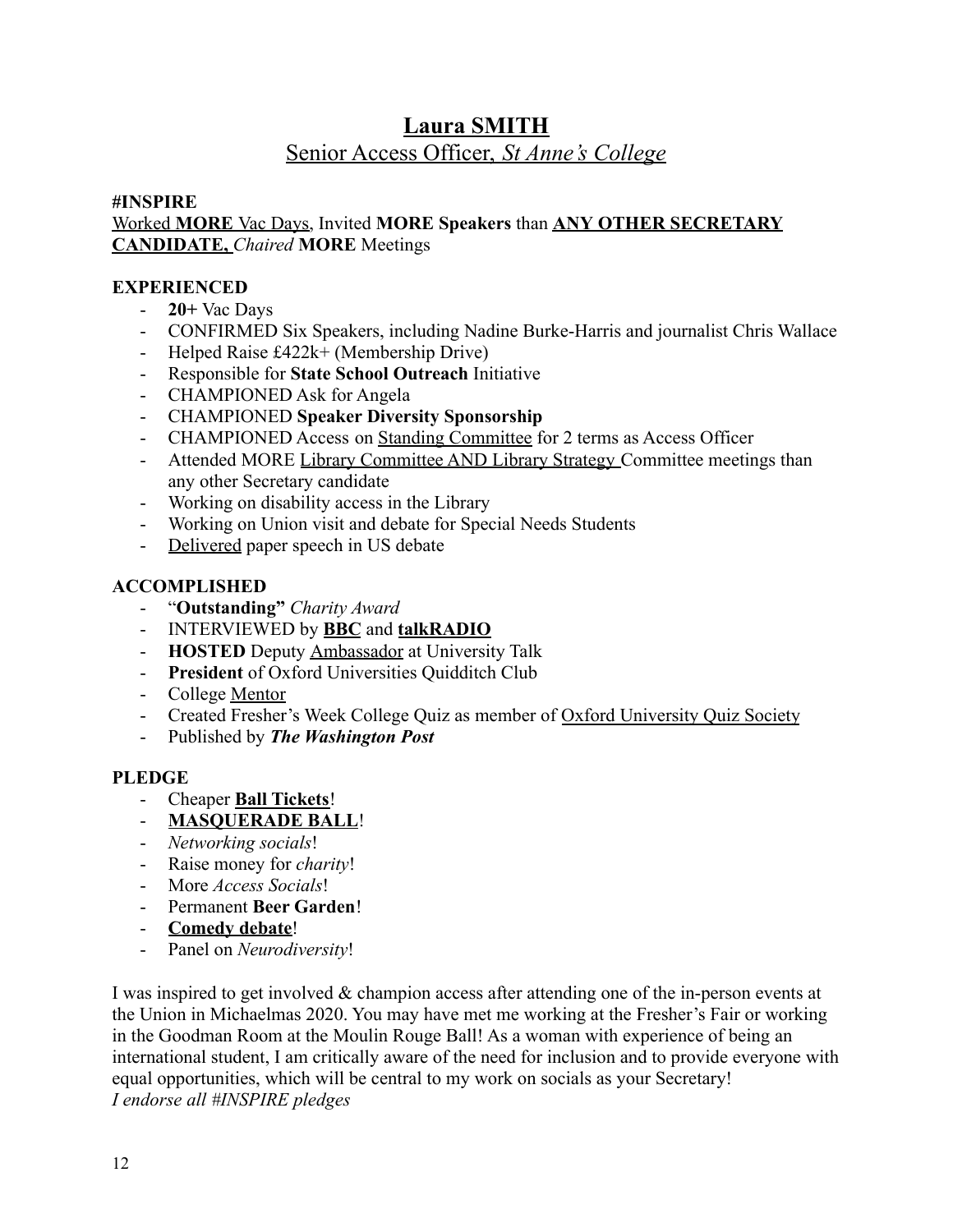# <span id="page-12-0"></span>**CANDIDATES FOR TREASURER-ELECT**

# **Naman GUPTA**

# Elected Member of Standing Committee, *Merton College*

<span id="page-12-1"></span>I feel proud to have been involved in the Oxford Union the last two terms. From Svetlana Tsikhanouskaya, Belarus's opposition leader, championing democratic reform; to Azra Jafari, Afghanistan's first female mayor sharing her concerns for her home's future, speakers have brought wisdom, power and empathy.

At its best, the Union hosts and directs global conversations about things that matter. For too long though, the same problems have persisted: entrenched unfairness, an exclusionary culture, and a failure to stand up for what's right.

### Pledges:

FAIRNESS

- More member ballot spaces for *Meet & Greets*, *President's Drinks* and *Debate Dinners*
- **Ban** candidates from applying for appointed positions in the same term.
- Simplify rules

INCLUSION

- More **diverse** photos and portraits
- $\bullet$  Members suggest speakers + debates
- **Wom\*ns debate**

### ACCESS

- *● Expand eligibility for Access Membership*
- *●* **Outreach Program** to help disadvantaged applicants

I think a Treasurer should have broad leadership experience, dedication and ambitions for the Union.

As the President of UniReach, an Oxbridge access charity, I manage 300+ mentors and a committee of 10+ in supporting students from disadvantaged backgrounds into Oxbridge. In our last admissions cycle, I am proud to share an estimated 57% of our applicants received offers at Oxford. I am the Vice President (Engagement) of RAG, the SU Student Charity and the President-Elect of the Oxford PPE Society. I have been the Treasurer of a major subject society.

I am dedicated, having worked 25+ vac days, confirmed 4 speakers and ran several socials (2 pub quizzes, Vino & Vinyasa and the Oxmas Soirée). I have been Secretary to Debate Selection Committee, helped arrange the Immortality and Big Tech debates and helped raise £422,000+ in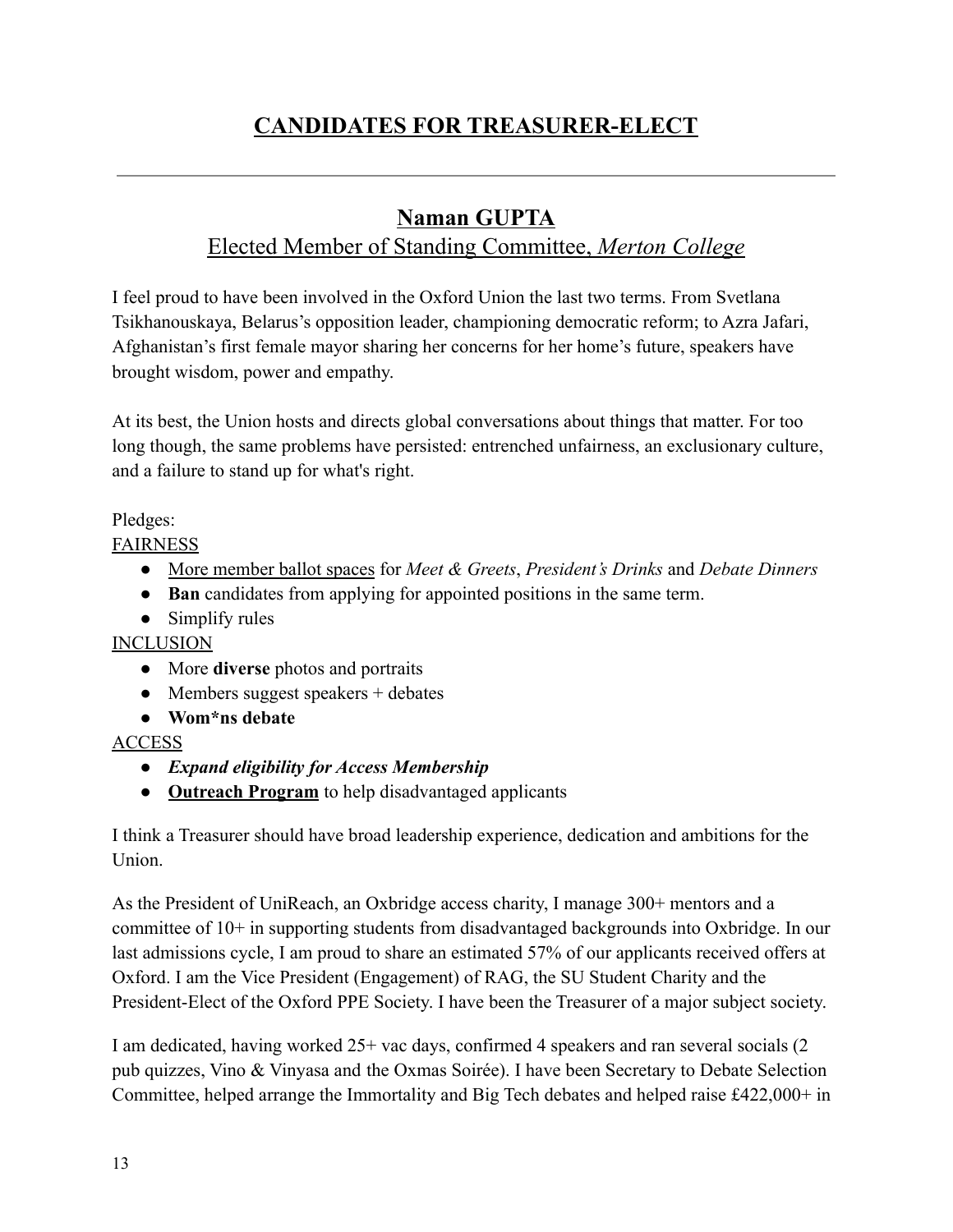a membership drive. I have convened an Oxford Schools Debating Competition round, and judged 3 rounds.

I'm *also* pledging:

### **FINANCES**

- **● Carbon-Neutral Union**
- Accessible financial report
- Discounted club tickets

### **CAREER**

- *Online alumni network*
- Sponsored careers events

### **SOCIAL**

- $\bullet$  Weekly pub quizzes + yoga classes
- **Holi** & **Chinese New Year** Socials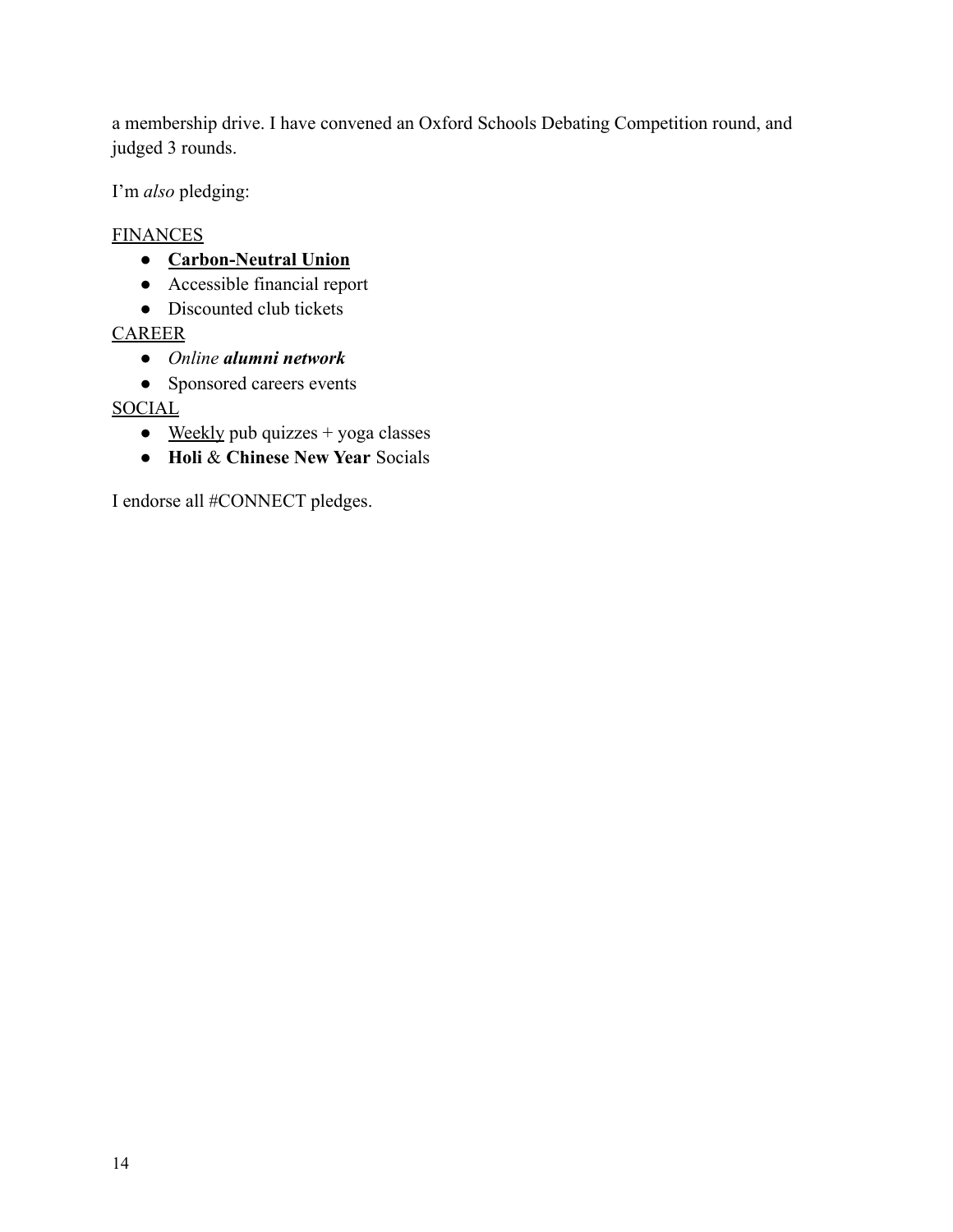# **Theodor SERGIOU**

### Elected Member of Standing Committee, *Keble College*

### <span id="page-14-0"></span>**#INSPIRE**

Worked on Committee **LONGER**, completed **MORE VAC DAYS**, passed **MORE rule changes**, *ATTENDED MORE ACCESS, FINANCE, BAR STRATEGY and STANDING* committee meetings, chaired **MORE** Debates than **ANY OTHER TREASURER CANDIDATE**

### **EXPERIENCED:**

- Worked on Committee **LONGER** than any other Treasurer Candidate
- Former Senior Access Officer
- Involved in passing of **5 Rule Changes** for access
- Ensured **SCREEN-READER ACCESSIBLE term cards** and **social-media** for the visually impaired
- GUIDED **two accessibility consultations**,
- SIGNIFICANTLY contributed to organising the **MOULIN ROUGE BALL**
- Helped **Raised £422k+** during the membership drive
- Completed **28+** vac days, **MORE than any other Treasurer candidate**

### **ACCOMPLISHED:**

- *YOUNGEST PERSON RECORDED IN BRITISH HISTORY* to contribute to a **No.10 CABINET**
- Young *Citizen of the Year* Award 2020
- **EMMY winning** and **BAFTA** nominated documentary on my life
- Management Undergraduate of the Year
- **Diana Award** Recipient
- **RAISED £9,180** aged 15
- Leader on campaign that reinstated U18s Free-Travel and thanked by London Mayor
- Top 10 most inpsring people in Germany 2015
- **Leader in the** UK Youth Parliament

### **INSPIRING PLEDGES:**

- Set up **ENDOWMENT FUND** from external sponsorship to create strong investment income for the Union
- Revenue brought about from the ENDOWMENT FUND will be used to give **CRANKSTART SCHOLARS** free membership
- Create the role of SPECIALIST SUPPORT ASSISTANT for anyone with a disability wanting to join committee
- CAREERS NETWORKING DINNERS WITH ALUMNI FOR MEMBERS
- Members to submit *speaker suggestions*
- Opening Union Buildings over the vacation
- **RAP BATTLE** with Grime Artists
- *Intercultural* Societies Party

### **I endorse all #INSPIRE pledges**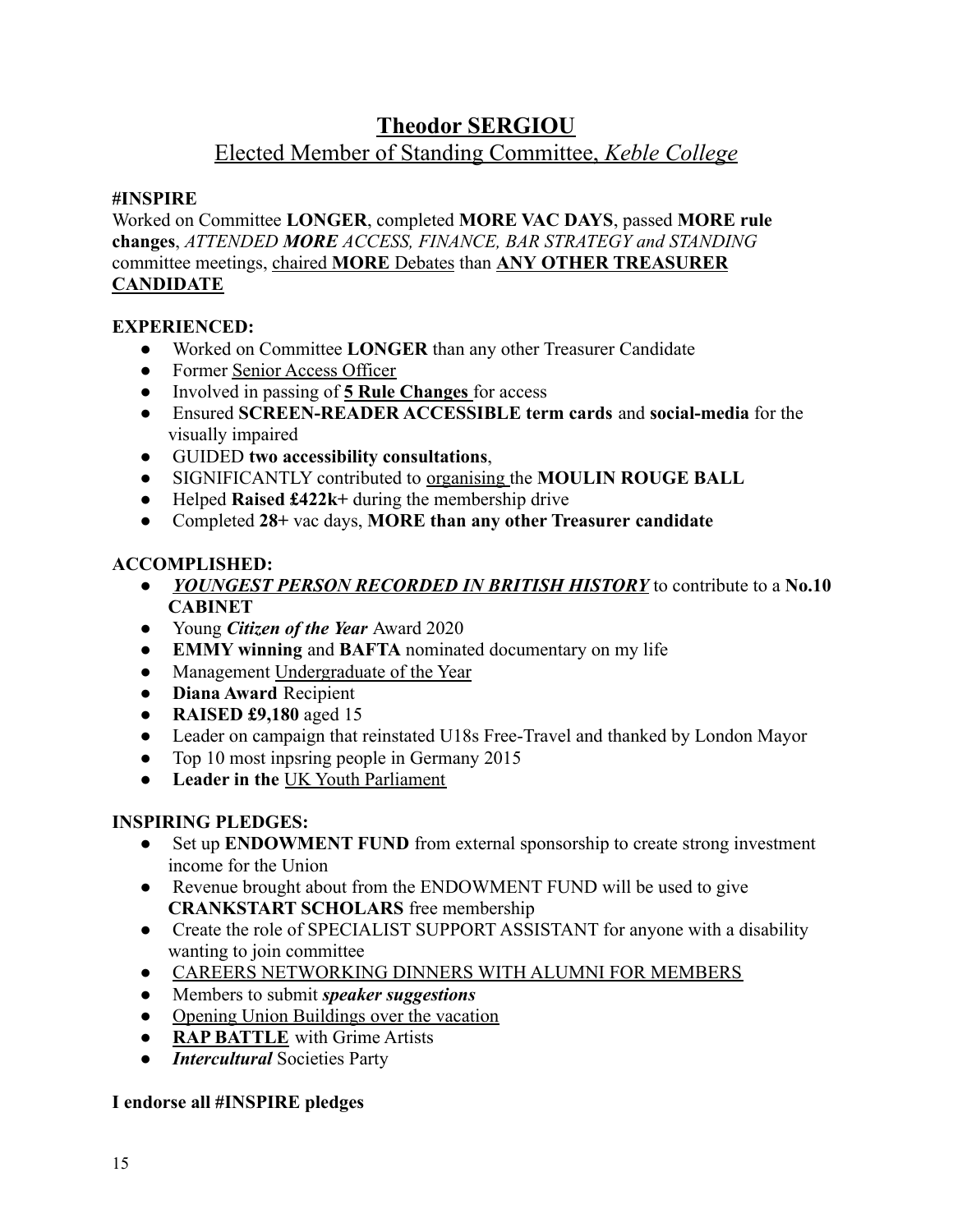# <span id="page-15-0"></span>**CANDIDATES FOR LIBRARIAN-ELECT**

# **Dan PAULS**

# Chief Social Media Officers, *Balliol College*

#### <span id="page-15-1"></span>**#INSPIRE**

#### **PLEDGES**

- BIGGER MEET & GREETS
- MEMBER'S SPEAKER SUGGESTIONS
- OXFORD UNION SPORTS DAY
- SBS NETWORKING EVENT
- HAPPY HOUR £1 PINTS

ACCOMPLISHED

- RESPONSIBLE FOR PUBLICITY FOR ALL EVENTS THIS TERM
- ASSISTED Religion Debate, Social Mobility Panel, BIG TECH DEBATE, NHS **DEBATE**
- CONFIRMED 3 Speakers: Professor Francis Green, Andrew Halls, Michael Shermer
- Led UNION BALL Publicity
- Interest from world-renowned rapper
- DELIVERED 2 Winning paper speeches!
- DELIVERED Digital Membership & New Website (as pledged on previous slate)

HIGHLY EXPERIENCED: 3 TERMS ON COMMITTEE

- Term on Elected committee
- 2 Terms on Senior Appointed Committee
- Ex-Secretary's committee
- Ex-Director of Digital Operations
- Director of Communications
- Vice President of Oxford's Largest Finance Society (Careers)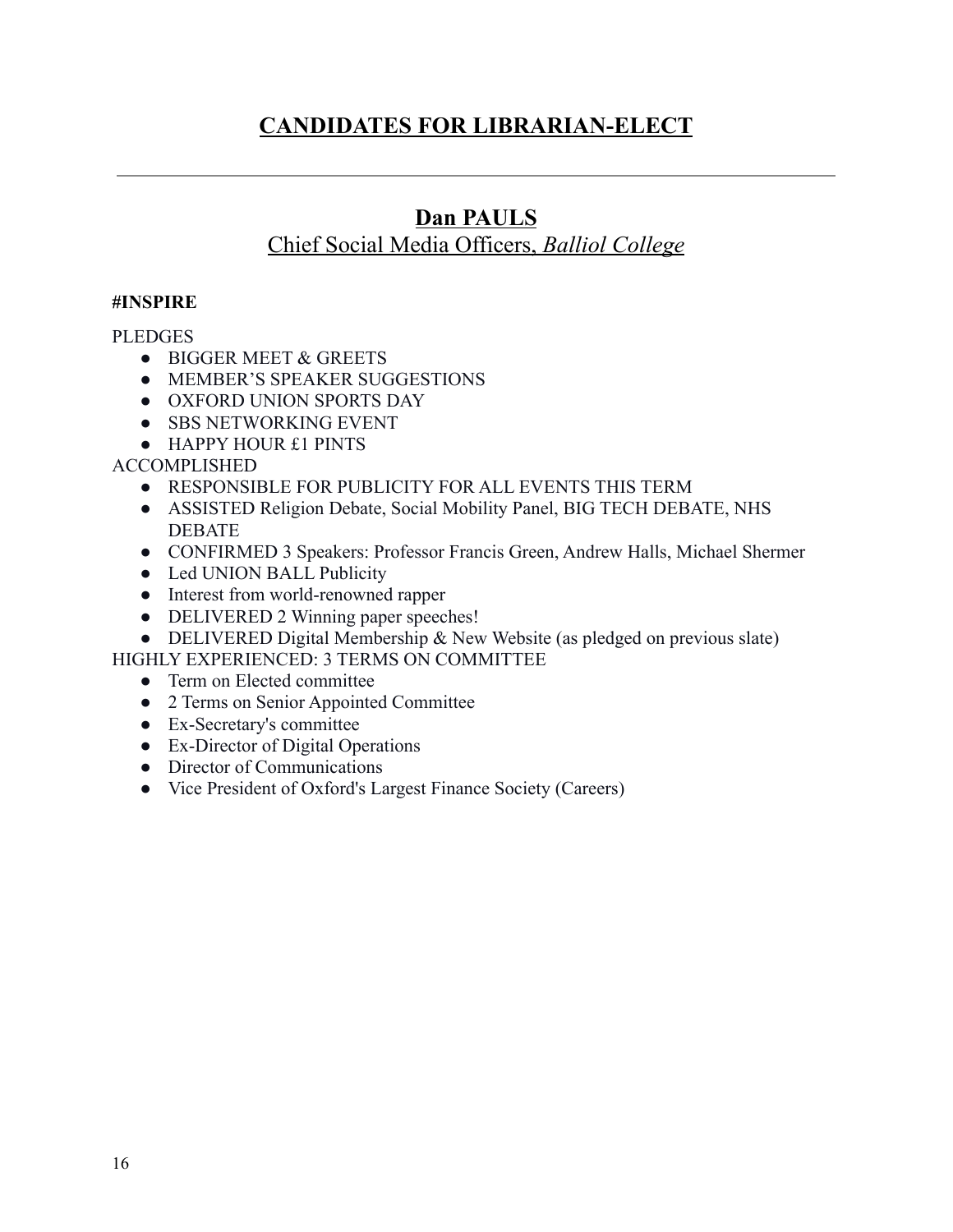# **Charlie MACKINTOSH** Elected Member of Standing Committee, *New College*

#### <span id="page-16-0"></span>#CONNECT

#### **CONFIRMED** MORE SPEAKERS, **WORKED** MORE VAC DAYS, **RAISED** MORE MONEY, **SERVED** ON MORE COMMITTEES THAN ANY OTHER LIBRARIAN CANDIDATE

When I came up to Oxford, a friend of mine described the Oxford Union as 'almost like a second college'. At the time, I didn't understand what he meant, but over the three terms I have spent on committee, I have come to understand it completely.

I first encountered the Oxford Union at the Oxford Schools' Debating Competition. Even then, I was struck by the society's uniqueness and felt its inspirational power to promote debate and discussion. It inspired me to debate more and it was immensely rewarding to give back by convening a Regional Round of Oxford Schools' last year. Within the Union, I have had the opportunity to arrange a debate on Scottish independence and help arrange debates on class in British politics and US Global Leadership. My highlight of last year was delivering a paper speech opposing the abolition of the monarchy, an experience I'll never forget.

Nowhere else in the world do students have such an opportunity to challenge the powerful and platform the marginalised. The Union has enabled me to do this, confirming speakers including a Former New Zealand Prime Minister, Irish Taoiseach, and British Foreign Secretary. We cannot, however, trick ourselves into thinking that this uniqueness is enough to secure the future of the Union.

Serving on Finance Committee, Secretary's Committee, and Standing Committee, I have become ever more aware of the existential threats to the Oxford Union. The Union needs someone who is willing and able to look beyond single-term goals to secure a future for our society. I believe that I can be that person. Having benefited so much from the Union, I see it as my duty to help secure those experiences for generations of students to come. I would be privileged to serve as your Librarian.

I pledge to help the Union #CONNECT:

**Socially:** Start Union Tik-Tok **Societally:** Debating scholarship for underprivileged students from underrepresented regions **Communally:** Regular Alumni socials and networking events **Digitally:** Online 'guide to debating'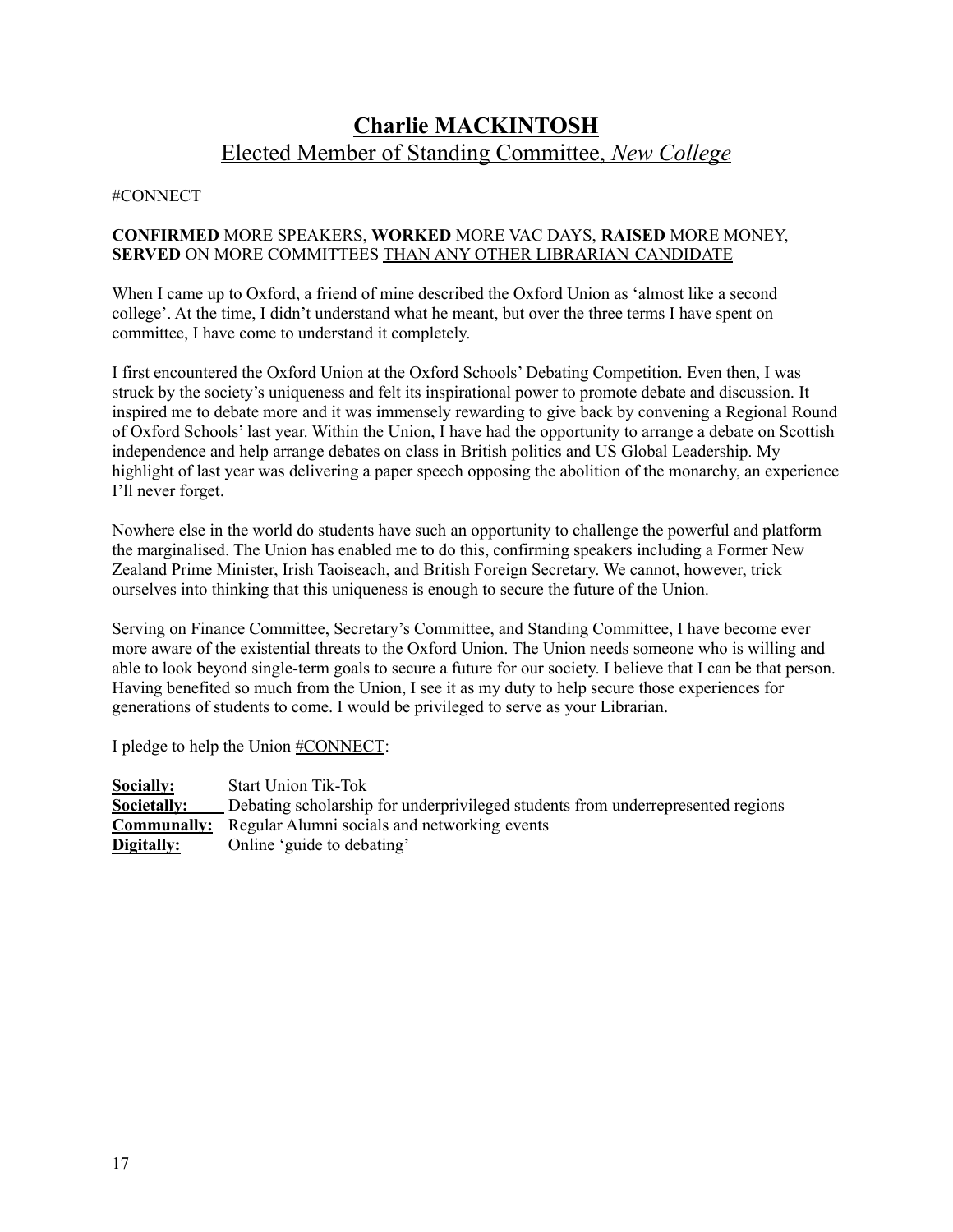# <span id="page-17-0"></span>**CANDIDATES FOR PRESIDENT-ELECT**

# **Ambika SEHGAL**

### Elected Member of Standing Committee, *Lincoln College*

<span id="page-17-1"></span>The Oxford Union needs to platform issues that students should care and learn about. Before I got involved with committee, I watched a talk by Nimco Ali OBE with a friend. I didn't know anything about Ali except that she is a campaigner against female genital mutilation (FGM), and it felt like this was something I should know more about. She described her own experience: in Somalia, 98% of women have been subjected to FGM. I was stunned by the fact that the cruelty she described is so widely experienced and yet so rarely discussed.

I started researching FGM right after the talk, and as I discussed this with my friends, we were equally shocked by how unaware we'd all been of such a widespread and disturbing issue. The experience I had with my friends after Nimco Ali's talk has defined the value of the Union in my eyes ― it sparks conversations that matter.

During my first term on Committee, I confirmed Aneeta Prem, founder of the Freedom Charity, who campaigns against family-dishonor based crimes. I wanted to continue the conversation I'd found so valuable while drawing attention to another issue that doesn't receive mainstream attention.

As President, I hope to increase the number of termly panels to shed light on issues otherwise overlooked. By live-streaming events for members, we can platform these issues more widely ― for alumni not in Oxford, for students who want to watch an event but don't have the time to walk down to the chamber, and more. I've confirmed Beatrice Fihn, who won the Nobel Peace Prize for her work campaigning for nuclear disarmament, along with five other speakers. My hope for the future is to continue hosting speakers who can bring unique perspectives to the Union, because that's central to the value of our institution. It is for its members and that matters.

It means nothing to platform issues that don't always get mainstream attention if nobody comes through the doors to listen to these narratives in the first place. I believe that in order to increase member engagement, the Union needs to create a sense of community and fun. During my time on Committee, I have organised two Women's Karaoke Nights with societies supporting Oxford's women and the Musical Mercredi event. I have pushed the Union to take stronger stances on social issues and pioneered the issuing of a statement outlining the Society's response to *Girls' Night In*. In addition to this, I passed the closure of the Members' Bar in solidarity with the boycott.

To deliver on these ideas, we need organisation and effective leadership. I have confirmed more speakers than any other President-Elect candidate. I arranged the TT21 Art Debate and facilitated three debates this term; these are experiences which have prepared me to lead the initiatives I am pledging.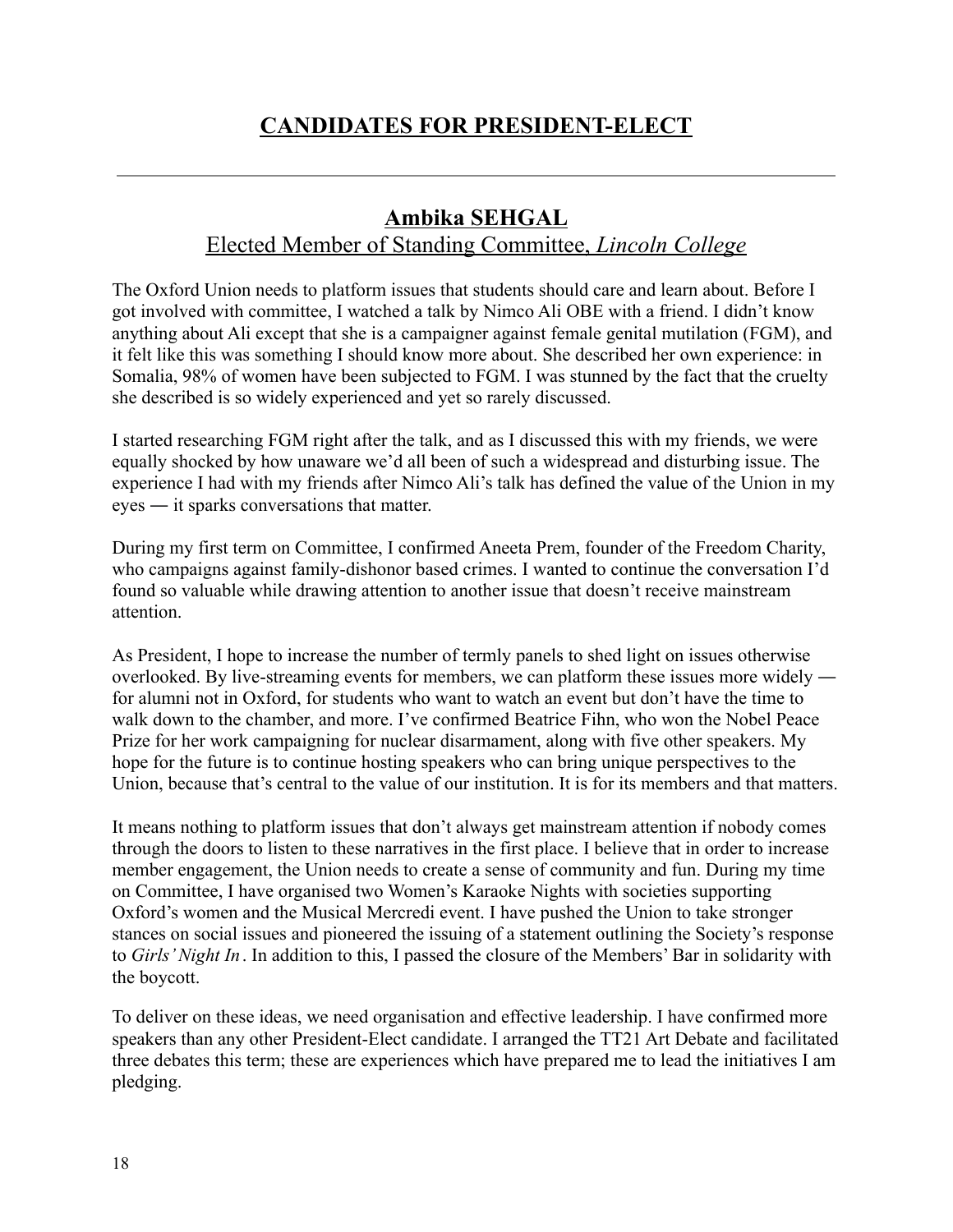I pledge to help the Union #CONNECT:

**Socially:** More socials with other societies<br>**Societally:** Increase Access budget **Increase Access budget Communally:** Compulsory open hours for all officers **Digitally:** Event live-streams for members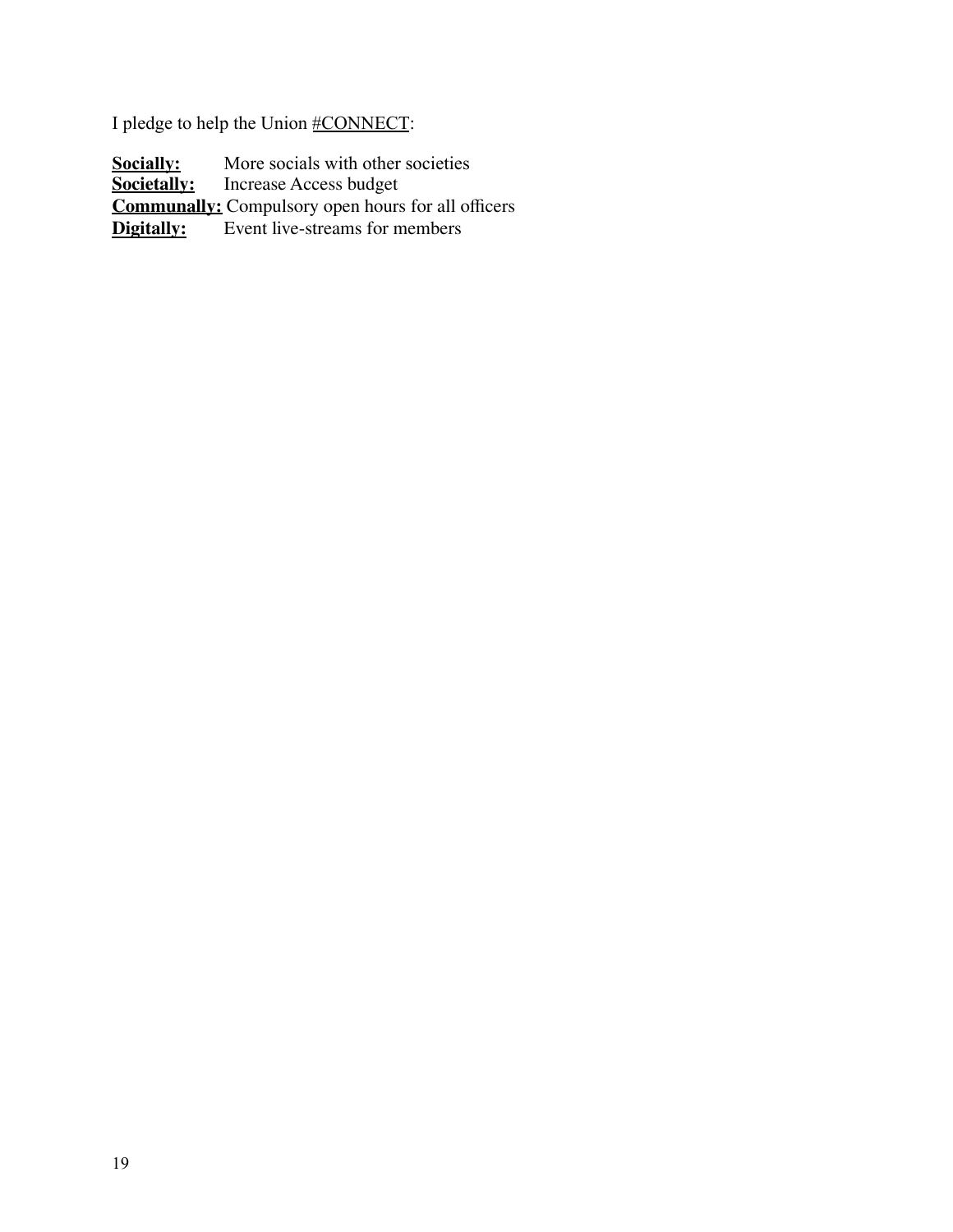### **Michael-Akolade AYODEJI**

Librarian, *University College*

#### <span id="page-19-0"></span>**#INSPIRE**

### **ARRANGED MORE** DEBATES, **HOSTED MORE** EVENTS, **WORKED MORE** VAC DAYS, **SERVED MORE** TERMS ON COMMITTEE, **ATTENDED AND CHAIRED MORE** COMMITTEES **THAN ANY OTHER PRESIDENTIAL CANDIDATE**

#### **EXPERIENCED:**

- WORKED **70+** Vacation Days- *MORE THAN ANY OTHER PRESIDENTIAL CANDIDATE*
- **Confirmed** Dawn Butler!
- **Arranged** Beyond Meat Debate, Oversaw Social Justice and US Debate
- **CHAIRED 3 Committees:** Library, Secretary's, Bar Strategy
- Ex Secretary and Ex Disabilities Officer
- Completed *3 Library Booklists*

### **COMMITTED TO GROWTH:**

- INTRODUCED **Librarian's Book Club**
- Championed Debate ACCESS AND Mental Health
- HELPED ARRANGE **Black History Month Debate**
- **INTRODUCED** *Ask for Angela*

### **ACCOMPLISHED:**

- **President** of University-Wide Society
- **Raised £1500+** for MENTAL HEALTH Charities!
- Ex JCR Exec
- Involved in Planning 2022 Birmingham **Commonwealth Games**
- Convened and Judged Oxford Schools Regionals
- **HELPED RAISE £250,000+** for Telethon Campaign
- Mental Health: *MIND Strategy Consultant*
- Former University Royal Naval Unit Cadet
- YCA Co-lead for Culture and Major events

### **INSPIRE A TRULY INCLUSIVE UNION:**

- **Demystifying the Union**
- Implement Installments for Membership
- *Networking Events* with Speakers

Further education was never something I thought I could aspire to. Despite growing up in care with numerous gaps in education, I persevered through being denied an opportunity at further education due to my immigration status. Starting university as a mature student intensified my imposter syndrome but it was in the oxford union beginners debating workshops that I learnt to build up my confidence in public speaking and hone this skill. After the first two years of staying out of the politics of the union, I first became involved as a disabilities officer with the aim to help make the society that had given so much to me, a friendlier and more welcoming place for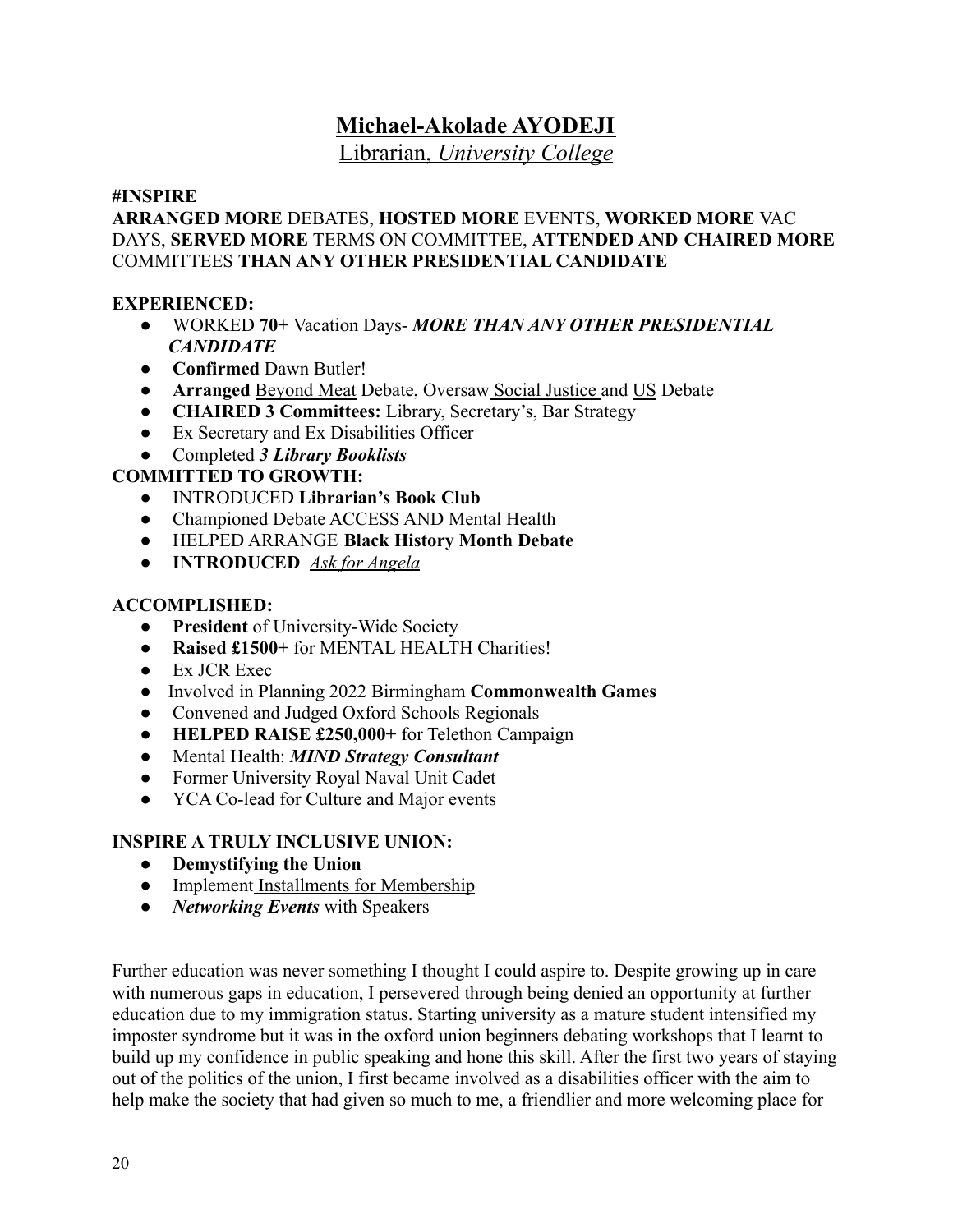all. I have since been blessed with the opportunity to serve as your Secretary and Librarian. In these roles, I championed access and advocated for more engagement with external sports and cultural societies. Change starts from within and I will like to follow in my predecessor's footsteps by reaching across the aisle.

I have been able to look up to the union as a wonderful institution but also realise how we can make it better for us! I believe that together we can Inspire a Union that is truly inclusive, a union where we can all feel welcome! I have had so many rewarding experiences in my time at the Union so far, however, I believe it is the wealth of these experiences and growth that will enable me to excel as President.

### **I ENDORSE ALL #INSPIRE PLEDGES**